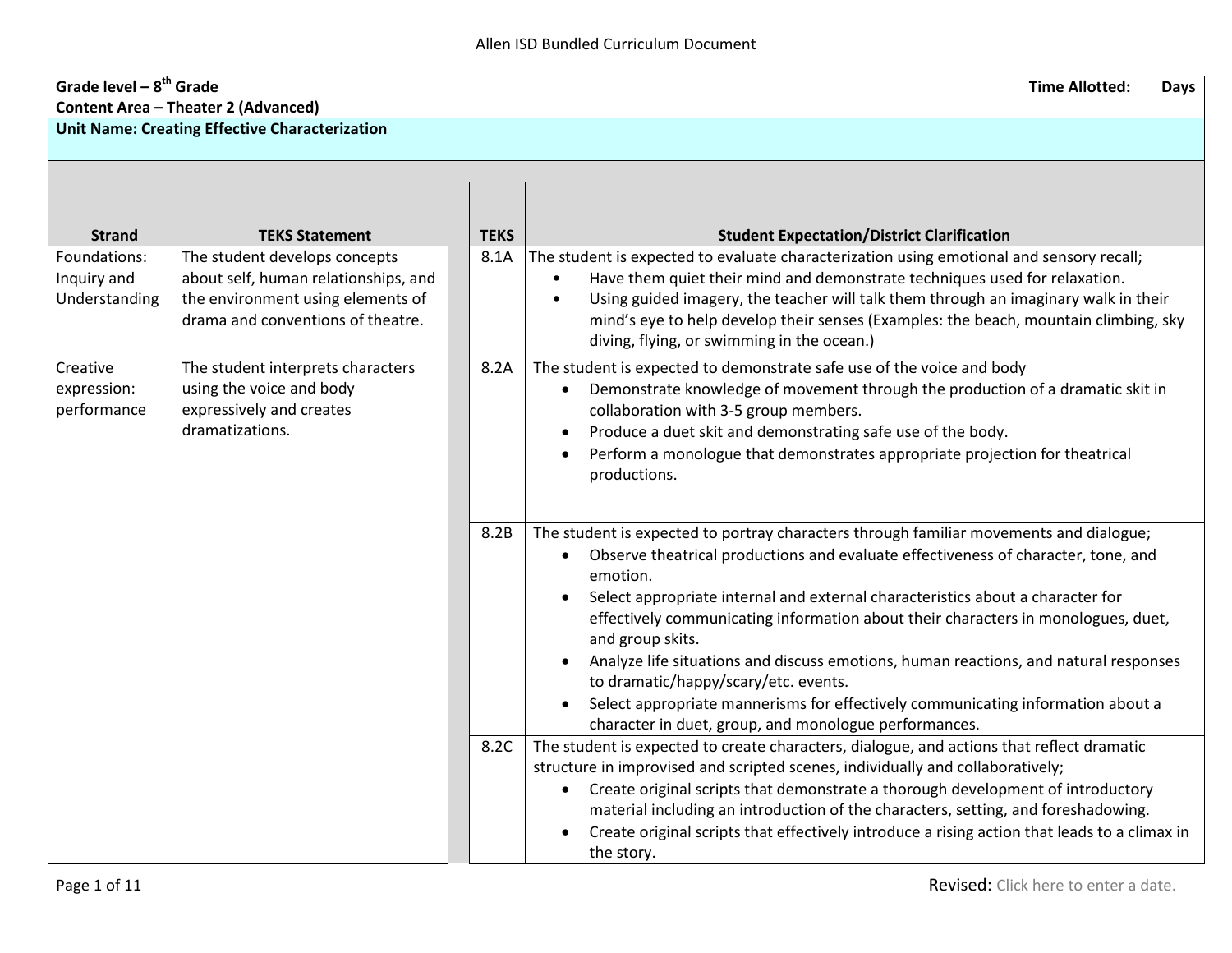# Allen ISD Bundled Curriculum Document

| Creative<br>expression:<br>production.<br>Critical | concepts and skills.                                                             | The student applies design,<br>directing, and theatre production | 8.2D | 8.3A<br>8.5B | The student is expected to recognize and select specific technical elements to suggest<br>environment, establish mood, and support character and actions for performance<br>$\bullet$<br>The student is expected to develop a knowledge of the terminology and process of evaluation            | The student is expected to express thoughts and feelings using effective voice and diction.<br>Select appropriate vocalizations for effectively communicating information about a<br>character in duet, group, and monologue performances.<br>Create original monologues that reflect events that occur in life.<br>Organize lighting effects to effectively communicate mood and tone in a scene.<br>Design set elements (props, furniture, etc.) to effectively communicate setting.<br>Choose music and sound effects to effectively communicate mood and setting. |  |  |  |  |
|----------------------------------------------------|----------------------------------------------------------------------------------|------------------------------------------------------------------|------|--------------|-------------------------------------------------------------------------------------------------------------------------------------------------------------------------------------------------------------------------------------------------------------------------------------------------|-----------------------------------------------------------------------------------------------------------------------------------------------------------------------------------------------------------------------------------------------------------------------------------------------------------------------------------------------------------------------------------------------------------------------------------------------------------------------------------------------------------------------------------------------------------------------|--|--|--|--|
| Evaluation and<br>Response                         | The student responds to and<br>evaluates theatre and theatrical<br>performances. |                                                                  |      |              | such as intent, structure, effectiveness, and value and apply this process to performances using<br>appropriate theatre vocabulary;<br>Demonstrate appropriate evaluation of character effectiveness, movement, pacing,<br>tone, and motivations through the use of oral and written critiques. |                                                                                                                                                                                                                                                                                                                                                                                                                                                                                                                                                                       |  |  |  |  |
| <b>Content Vocabulary</b>                          |                                                                                  |                                                                  |      |              |                                                                                                                                                                                                                                                                                                 |                                                                                                                                                                                                                                                                                                                                                                                                                                                                                                                                                                       |  |  |  |  |
|                                                    |                                                                                  |                                                                  |      |              |                                                                                                                                                                                                                                                                                                 |                                                                                                                                                                                                                                                                                                                                                                                                                                                                                                                                                                       |  |  |  |  |
|                                                    |                                                                                  |                                                                  |      |              |                                                                                                                                                                                                                                                                                                 |                                                                                                                                                                                                                                                                                                                                                                                                                                                                                                                                                                       |  |  |  |  |
|                                                    |                                                                                  |                                                                  |      |              |                                                                                                                                                                                                                                                                                                 |                                                                                                                                                                                                                                                                                                                                                                                                                                                                                                                                                                       |  |  |  |  |
|                                                    |                                                                                  |                                                                  |      |              |                                                                                                                                                                                                                                                                                                 |                                                                                                                                                                                                                                                                                                                                                                                                                                                                                                                                                                       |  |  |  |  |
|                                                    |                                                                                  |                                                                  |      |              |                                                                                                                                                                                                                                                                                                 |                                                                                                                                                                                                                                                                                                                                                                                                                                                                                                                                                                       |  |  |  |  |
|                                                    |                                                                                  |                                                                  |      |              |                                                                                                                                                                                                                                                                                                 |                                                                                                                                                                                                                                                                                                                                                                                                                                                                                                                                                                       |  |  |  |  |
|                                                    | <b>Enduring Understandings/Essential Questions</b>                               |                                                                  |      |              |                                                                                                                                                                                                                                                                                                 |                                                                                                                                                                                                                                                                                                                                                                                                                                                                                                                                                                       |  |  |  |  |
|                                                    |                                                                                  |                                                                  |      |              |                                                                                                                                                                                                                                                                                                 |                                                                                                                                                                                                                                                                                                                                                                                                                                                                                                                                                                       |  |  |  |  |
|                                                    |                                                                                  |                                                                  |      |              |                                                                                                                                                                                                                                                                                                 |                                                                                                                                                                                                                                                                                                                                                                                                                                                                                                                                                                       |  |  |  |  |
|                                                    |                                                                                  |                                                                  |      |              |                                                                                                                                                                                                                                                                                                 |                                                                                                                                                                                                                                                                                                                                                                                                                                                                                                                                                                       |  |  |  |  |
|                                                    |                                                                                  |                                                                  |      |              |                                                                                                                                                                                                                                                                                                 |                                                                                                                                                                                                                                                                                                                                                                                                                                                                                                                                                                       |  |  |  |  |
|                                                    |                                                                                  |                                                                  |      |              |                                                                                                                                                                                                                                                                                                 |                                                                                                                                                                                                                                                                                                                                                                                                                                                                                                                                                                       |  |  |  |  |
| <b>Signature Lessons</b>                           |                                                                                  |                                                                  |      |              |                                                                                                                                                                                                                                                                                                 |                                                                                                                                                                                                                                                                                                                                                                                                                                                                                                                                                                       |  |  |  |  |
|                                                    |                                                                                  |                                                                  |      |              |                                                                                                                                                                                                                                                                                                 |                                                                                                                                                                                                                                                                                                                                                                                                                                                                                                                                                                       |  |  |  |  |
| <b>Resources</b>                                   |                                                                                  |                                                                  |      |              |                                                                                                                                                                                                                                                                                                 |                                                                                                                                                                                                                                                                                                                                                                                                                                                                                                                                                                       |  |  |  |  |
|                                                    |                                                                                  |                                                                  |      |              |                                                                                                                                                                                                                                                                                                 |                                                                                                                                                                                                                                                                                                                                                                                                                                                                                                                                                                       |  |  |  |  |
| <b>Textbook Alignment</b>                          |                                                                                  |                                                                  |      |              |                                                                                                                                                                                                                                                                                                 |                                                                                                                                                                                                                                                                                                                                                                                                                                                                                                                                                                       |  |  |  |  |
|                                                    |                                                                                  |                                                                  |      |              |                                                                                                                                                                                                                                                                                                 |                                                                                                                                                                                                                                                                                                                                                                                                                                                                                                                                                                       |  |  |  |  |
| <b>Formative Assessment</b>                        |                                                                                  |                                                                  |      |              |                                                                                                                                                                                                                                                                                                 |                                                                                                                                                                                                                                                                                                                                                                                                                                                                                                                                                                       |  |  |  |  |
|                                                    |                                                                                  |                                                                  |      |              |                                                                                                                                                                                                                                                                                                 |                                                                                                                                                                                                                                                                                                                                                                                                                                                                                                                                                                       |  |  |  |  |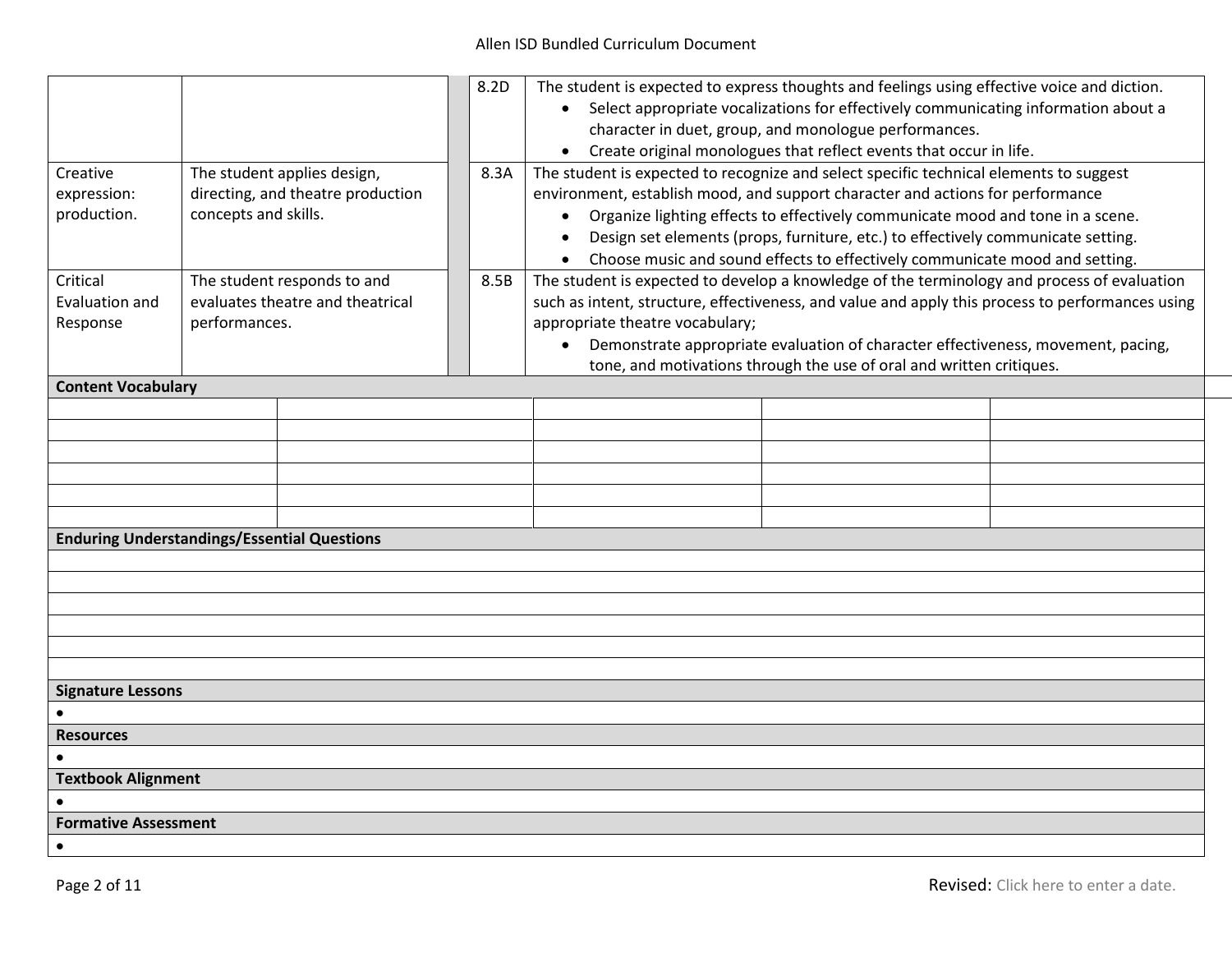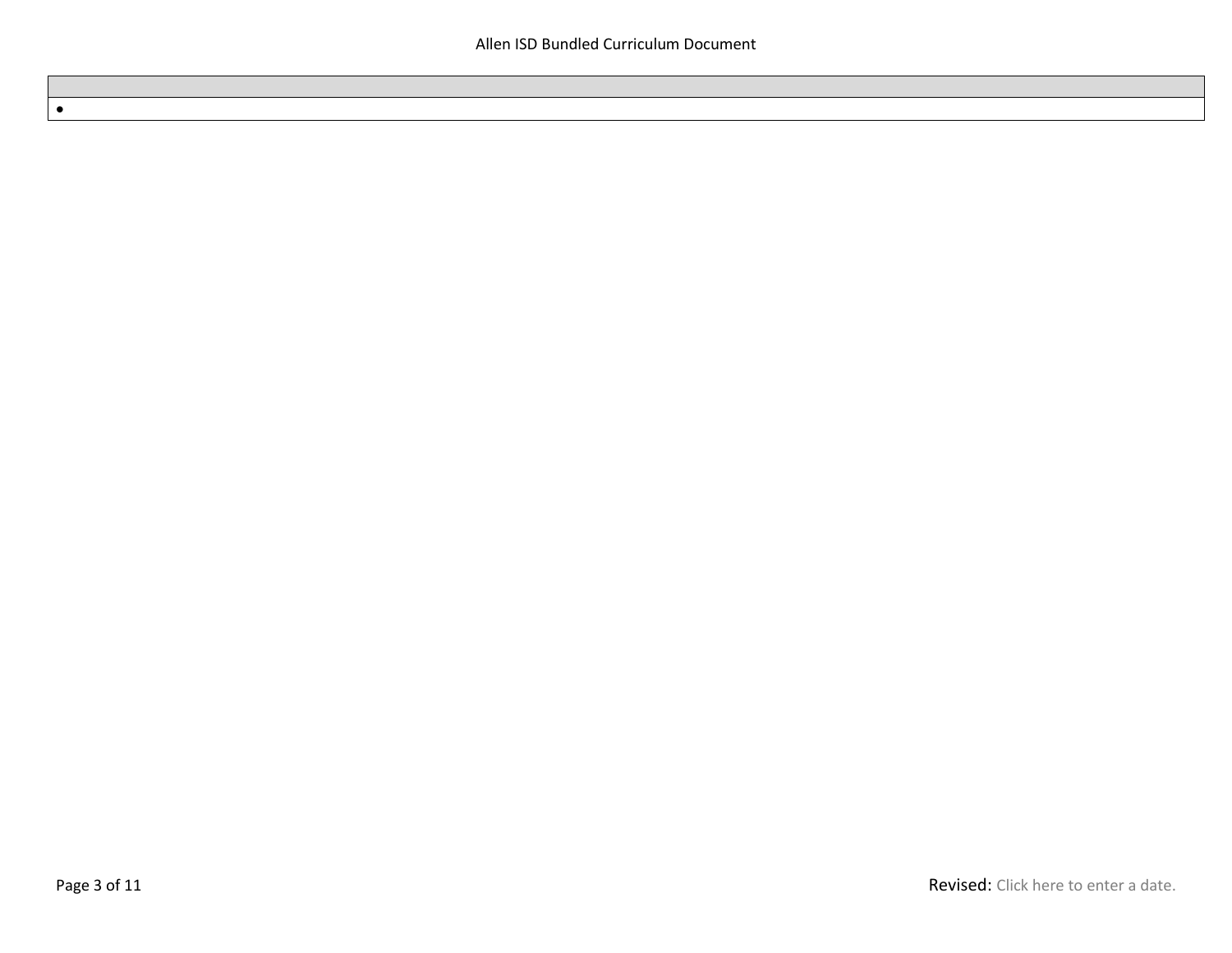## Grade level –  $8^{th}$  Grade **th Grade Time Allotted: Days Content Area – Theater 2 (Advanced) Unit Name: Directing Productions**

| <b>Strand</b>            | <b>TEKS Statement</b>                                          | <b>TEKS</b> |                                                         |
|--------------------------|----------------------------------------------------------------|-------------|---------------------------------------------------------|
| Foundations: inquiry and | The student develops concepts about self, human relationships, | 8.1B        | The student is expected to explore preparation an       |
| understanding.           | and the environment using elements of drama and conventions    |             | • Play classical music and warm up their bo             |
|                          | of theatre.                                                    |             | • Teach and practice the use of vocal warm              |
|                          |                                                                | 8.1C        | The student is expected to create expressive move       |
|                          |                                                                |             | Use various types of music to create pante              |
|                          |                                                                |             | Use narrative pantomime where the stude                 |
|                          |                                                                |             | story.                                                  |
|                          |                                                                |             | Using a script already read in class, stude             |
|                          |                                                                |             | and ideas of the scene.                                 |
|                          |                                                                | 8.1D        | The student is expected to demonstrate an increa        |
|                          |                                                                |             | Discuss the use of dialects and accents us              |
|                          |                                                                |             | Streep is an example of an actress who ha               |
|                          |                                                                |             | • In group of 2 to 3, have them pick an acce<br>accent. |
|                          |                                                                |             | Discuss the use of Standard American Eng                |
|                          |                                                                |             | same tongue twister using SAE.                          |
|                          |                                                                | 8.1E        | The student is expected to apply knowledge of the       |
|                          |                                                                |             | In groups of 3 to 4, one student will take t            |
|                          |                                                                |             | Each group will pick a scene from choices               |
|                          |                                                                |             | The class will be given a calendar by the to            |
|                          |                                                                |             | technical elements and performance.                     |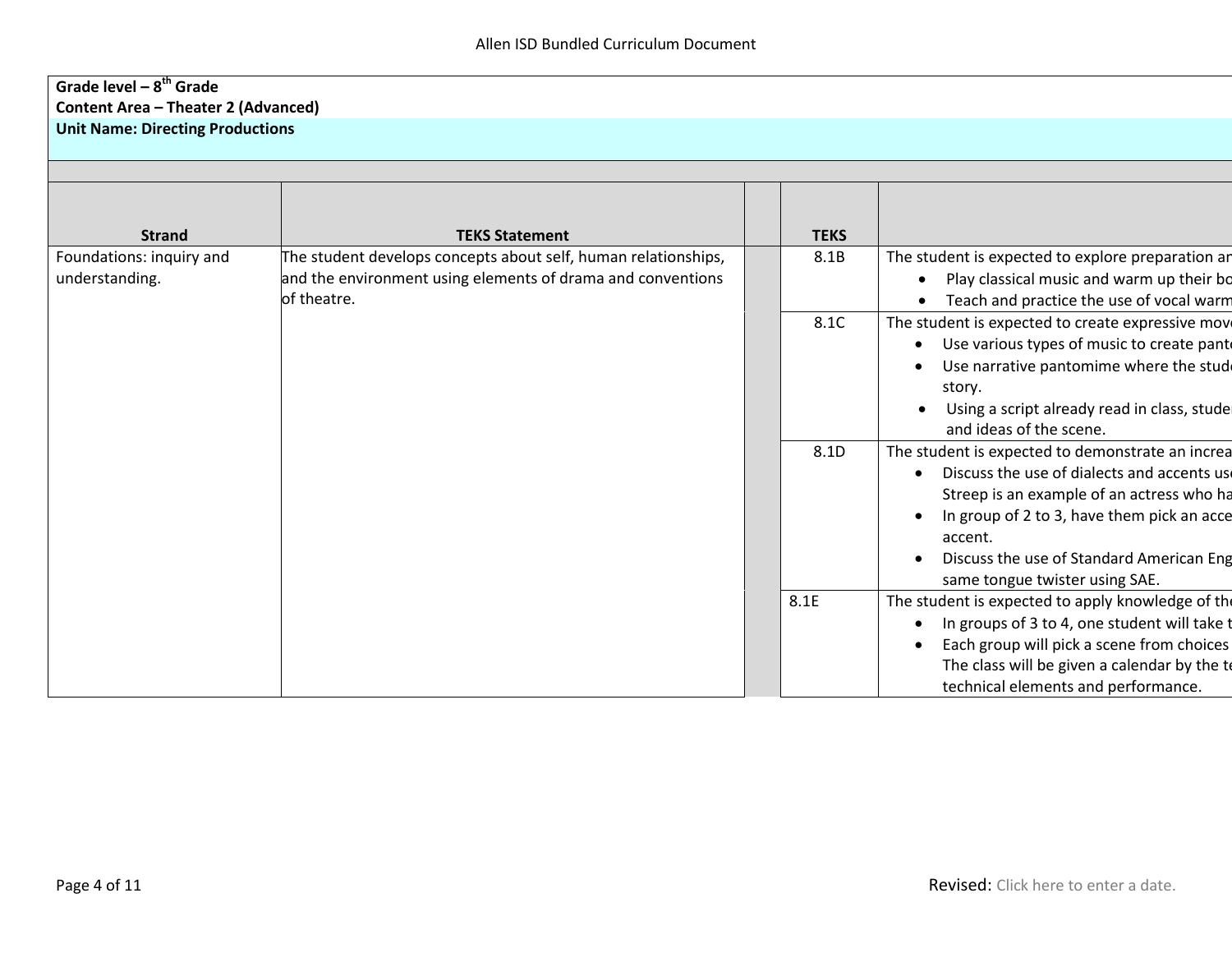|                                                                                                                             | 8.1F                         | The student is expected to explore and evaluate t<br>• The director and actors will analyze the so<br>• The student directors will use various tech                                                                                                                                                                                                                                                                                                                                                                                                                                                                                                                                                                                                                                                                  |
|-----------------------------------------------------------------------------------------------------------------------------|------------------------------|----------------------------------------------------------------------------------------------------------------------------------------------------------------------------------------------------------------------------------------------------------------------------------------------------------------------------------------------------------------------------------------------------------------------------------------------------------------------------------------------------------------------------------------------------------------------------------------------------------------------------------------------------------------------------------------------------------------------------------------------------------------------------------------------------------------------|
| Creative Expression:<br>The student applies design, directing, and theatre production<br>production<br>concepts and skills. | 8.3A<br>8.3B<br>8.3C<br>8.3D | The student is expected to recognize and select sp<br>performance;<br>• The director and actors will design, constr<br>props. A ground plan for the set will also<br>The student is expected to create theatrical eleme<br>• Students will read a variety of plays in clas<br>• Students will be assigned various technica<br>be used solely for technical support during<br>• Produce appropriate advertising for upcon<br>• Demonstrate appropriate use of power to<br>The student is expected to explore the director's r<br>• Each student will be given a section of the<br>help from the teacher, will determine the<br>The student is expected to use technology in thea<br>• Each student will be taught how to and de<br>light board, the sound board, wireless mid<br>• Safety rules will also be covered. |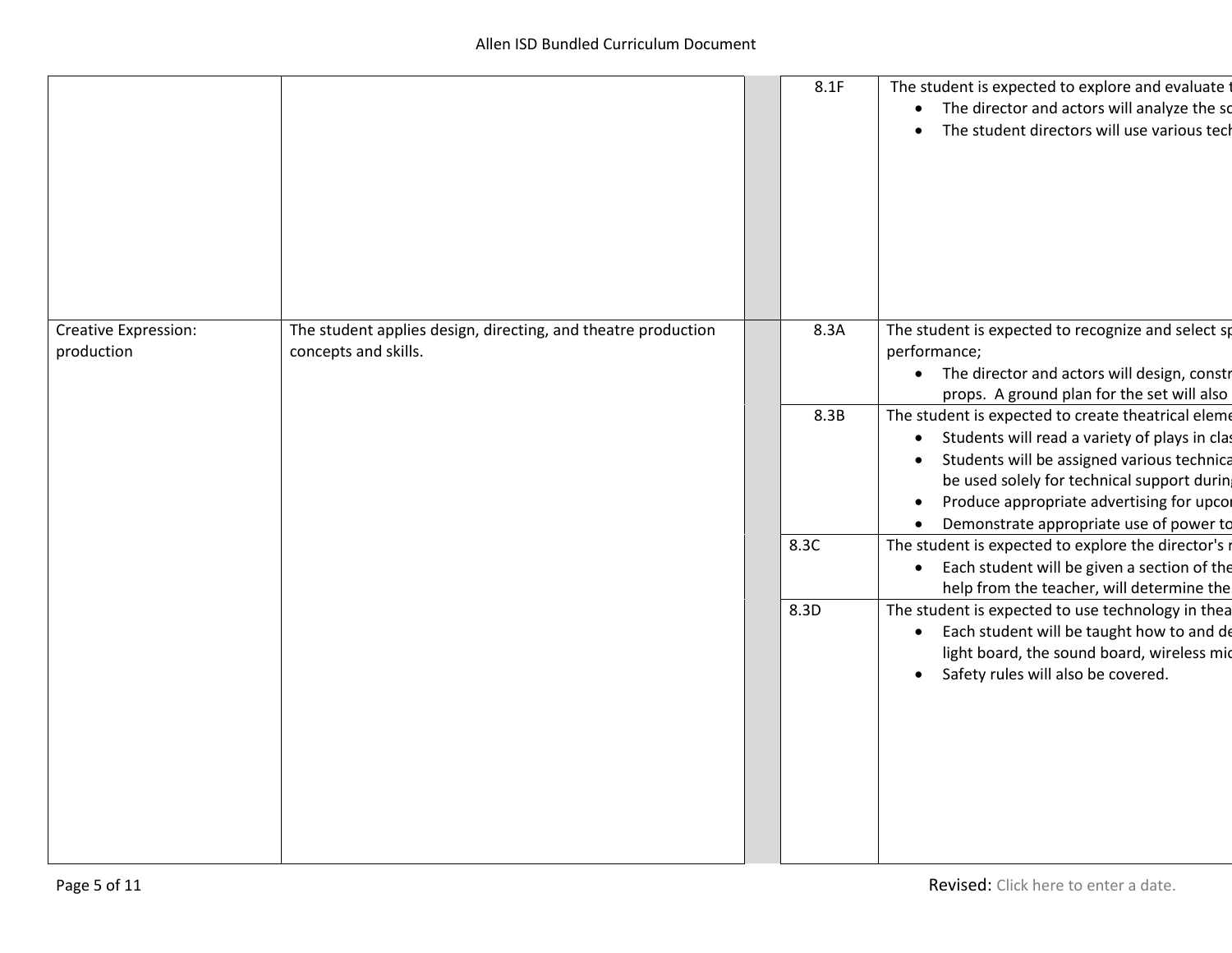| Critical evaluation and                            |               | The student responds to and evaluates theatre and theatrical | 8.5A | The student is expected to understand and demor |
|----------------------------------------------------|---------------|--------------------------------------------------------------|------|-------------------------------------------------|
| response                                           | performances. |                                                              |      | • Ongoing discussions will be held about the    |
|                                                    |               |                                                              |      | Classroom expectations will be clearly add      |
| <b>Content Vocabulary</b>                          |               |                                                              |      |                                                 |
|                                                    |               |                                                              |      |                                                 |
|                                                    |               |                                                              |      |                                                 |
|                                                    |               |                                                              |      |                                                 |
|                                                    |               |                                                              |      |                                                 |
|                                                    |               |                                                              |      |                                                 |
|                                                    |               |                                                              |      |                                                 |
| <b>Enduring Understandings/Essential Questions</b> |               |                                                              |      |                                                 |
|                                                    |               |                                                              |      |                                                 |
|                                                    |               |                                                              |      |                                                 |
|                                                    |               |                                                              |      |                                                 |
|                                                    |               |                                                              |      |                                                 |
|                                                    |               |                                                              |      |                                                 |
| Signature Lessons                                  |               |                                                              |      |                                                 |
| Resources                                          |               |                                                              |      |                                                 |
|                                                    |               |                                                              |      |                                                 |
| <b>Textbook Alignment</b>                          |               |                                                              |      |                                                 |
|                                                    |               |                                                              |      |                                                 |
| <b>Formative Assessment</b>                        |               |                                                              |      |                                                 |
| • Summative Assessment                             |               |                                                              |      |                                                 |
|                                                    |               |                                                              |      |                                                 |
| $\bullet$                                          |               |                                                              |      |                                                 |
|                                                    |               |                                                              |      |                                                 |
| $\bullet$                                          |               |                                                              |      |                                                 |
|                                                    |               |                                                              |      |                                                 |
| $\bullet$                                          |               |                                                              |      |                                                 |
|                                                    |               |                                                              |      |                                                 |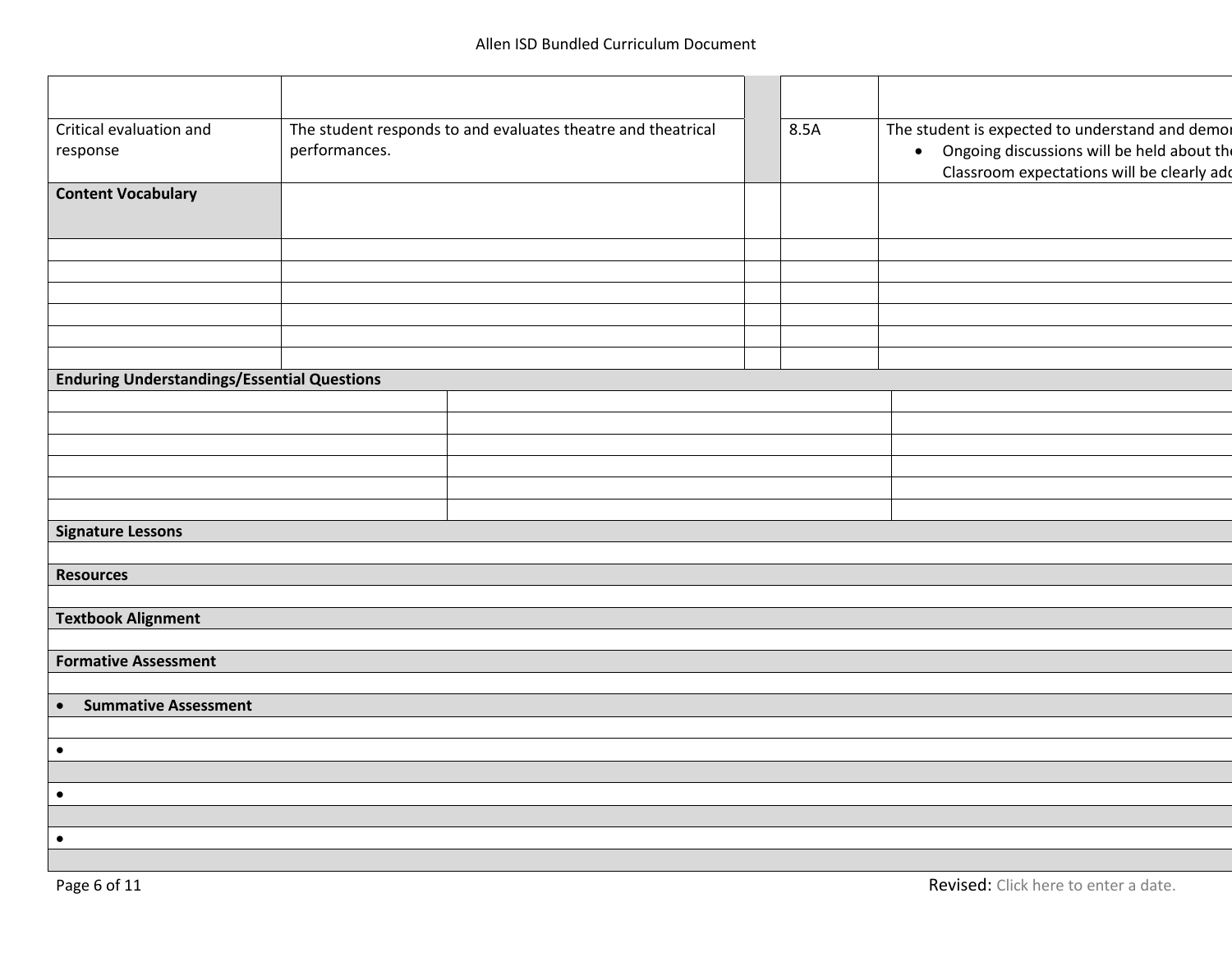

 $\bullet$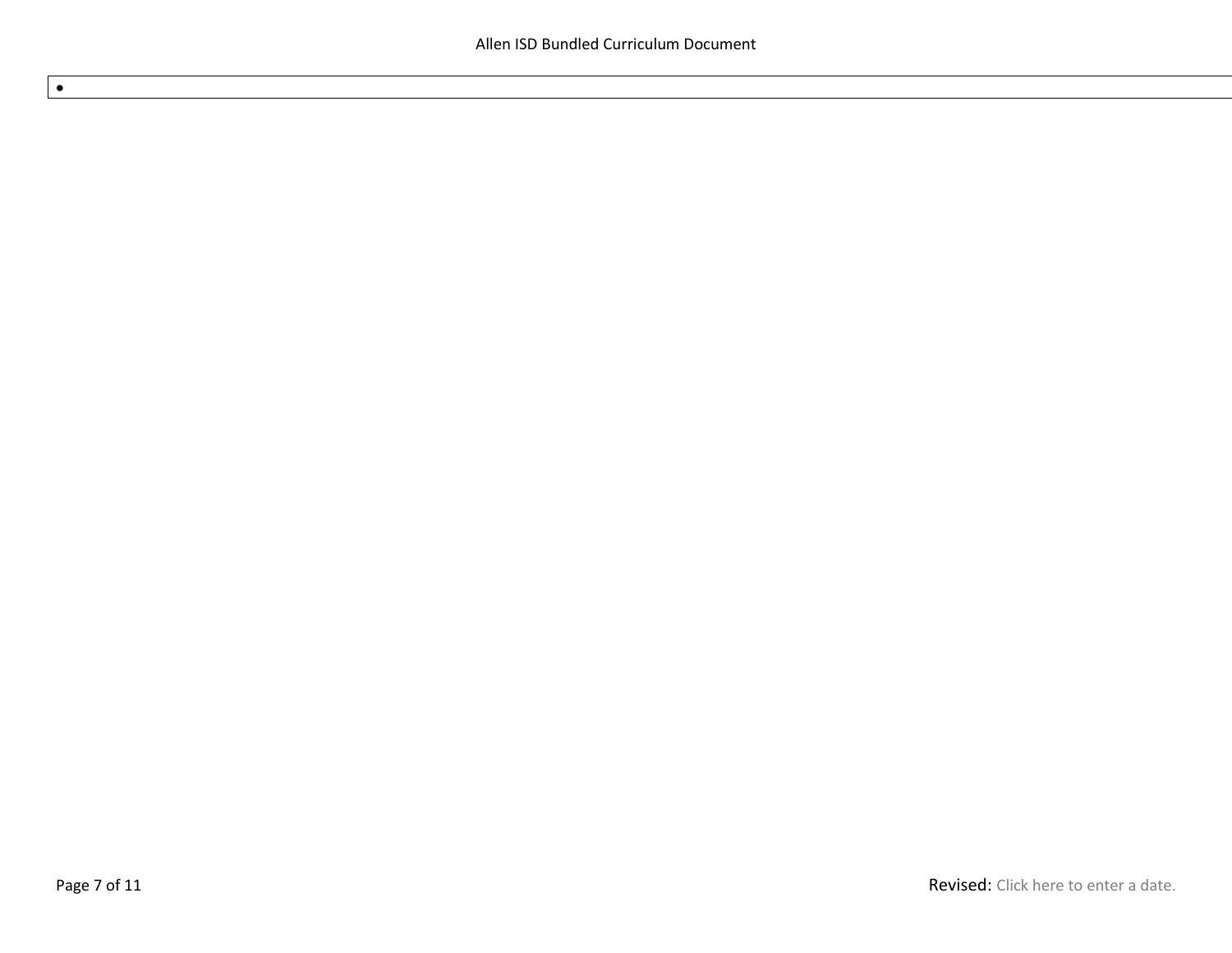### Grade level –  $8^{th}$  Grade **th Grade Time Allotted: Days Content Area – Theater 2 (Advanced) Unit Name: Careers in Theater**

| <b>Strand</b>                                      |                                                                                          | <b>TEKS Statement</b> | <b>TEKS</b> | <b>Student Expectation/District Clarification</b>                                                                                                                                                                                                                                                                                                                                                                                                                                                                                                                                                                                                                      |  |  |  |
|----------------------------------------------------|------------------------------------------------------------------------------------------|-----------------------|-------------|------------------------------------------------------------------------------------------------------------------------------------------------------------------------------------------------------------------------------------------------------------------------------------------------------------------------------------------------------------------------------------------------------------------------------------------------------------------------------------------------------------------------------------------------------------------------------------------------------------------------------------------------------------------------|--|--|--|
| Critical<br>evaluation and<br>response.            | The student responds to and<br>8.5D<br>evaluates theatre and theatrical<br>performances. |                       |             | The student is expected to explore career and vocational opportunities in theatre.<br>After reviewing the list of credits at the end of a movie or television show, students<br>will make a list of all of the jobs available on a movie or television production, except<br>for those associated with acting.<br>In groups of 3 to 4, students will pick an area to explore and report on to the class,<br>such as all of the jobs related to sound, lighting, properties, sets, and costumes.<br>Presentations will be made using explanations, pictures and film clips of these people<br>doing their jobs. Salary projections and job prospects can also be added. |  |  |  |
|                                                    |                                                                                          | 8.5C                  |             | The student is expected to demonstrate knowledge of production elements in theatre, film,<br>television, and other media;<br>After presentations to the class on these specific areas, the groups will learn and<br>$\bullet$<br>demonstrate the safest and most effective ways to use the equipment present in the<br>school theatre, such as how to run the sound board, light board, wireless microphones,<br>wired microphones, audio programs and cues, and projection systems.<br>Demonstrate safe and effective use of construction and painting tools when<br>constructing scenery and props.                                                                  |  |  |  |
| <b>Content Vocabulary</b>                          |                                                                                          |                       |             |                                                                                                                                                                                                                                                                                                                                                                                                                                                                                                                                                                                                                                                                        |  |  |  |
|                                                    |                                                                                          |                       |             |                                                                                                                                                                                                                                                                                                                                                                                                                                                                                                                                                                                                                                                                        |  |  |  |
|                                                    |                                                                                          |                       |             |                                                                                                                                                                                                                                                                                                                                                                                                                                                                                                                                                                                                                                                                        |  |  |  |
|                                                    |                                                                                          |                       |             |                                                                                                                                                                                                                                                                                                                                                                                                                                                                                                                                                                                                                                                                        |  |  |  |
|                                                    |                                                                                          |                       |             |                                                                                                                                                                                                                                                                                                                                                                                                                                                                                                                                                                                                                                                                        |  |  |  |
|                                                    |                                                                                          |                       |             |                                                                                                                                                                                                                                                                                                                                                                                                                                                                                                                                                                                                                                                                        |  |  |  |
| <b>Enduring Understandings/Essential Questions</b> |                                                                                          |                       |             |                                                                                                                                                                                                                                                                                                                                                                                                                                                                                                                                                                                                                                                                        |  |  |  |
|                                                    |                                                                                          |                       |             |                                                                                                                                                                                                                                                                                                                                                                                                                                                                                                                                                                                                                                                                        |  |  |  |
|                                                    |                                                                                          |                       |             |                                                                                                                                                                                                                                                                                                                                                                                                                                                                                                                                                                                                                                                                        |  |  |  |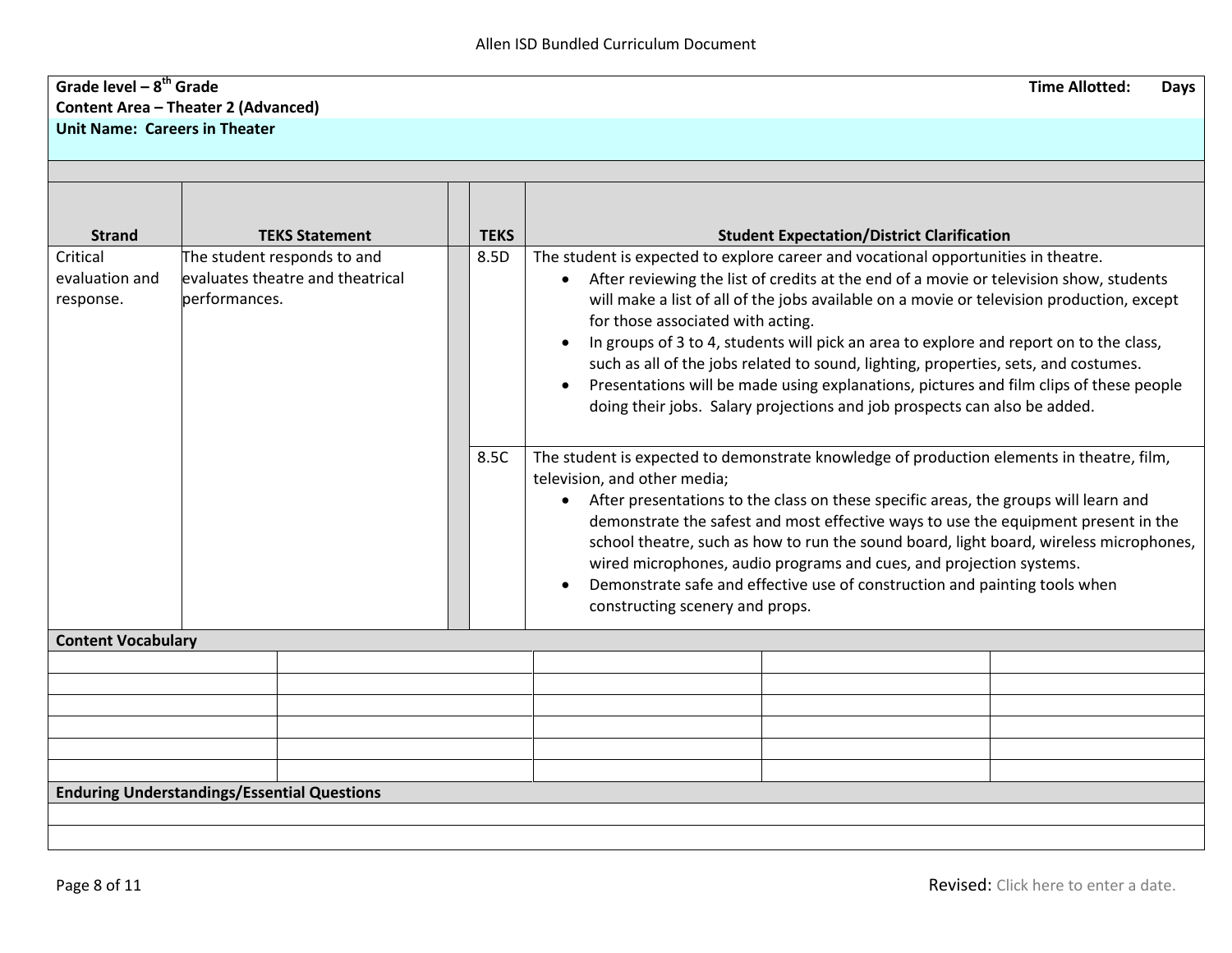| <b>Signature Lessons</b>    |
|-----------------------------|
|                             |
| <b>Resources</b>            |
|                             |
| <b>Textbook Alignment</b>   |
|                             |
| <b>Formative Assessment</b> |
|                             |
| <b>Summative Assessment</b> |
|                             |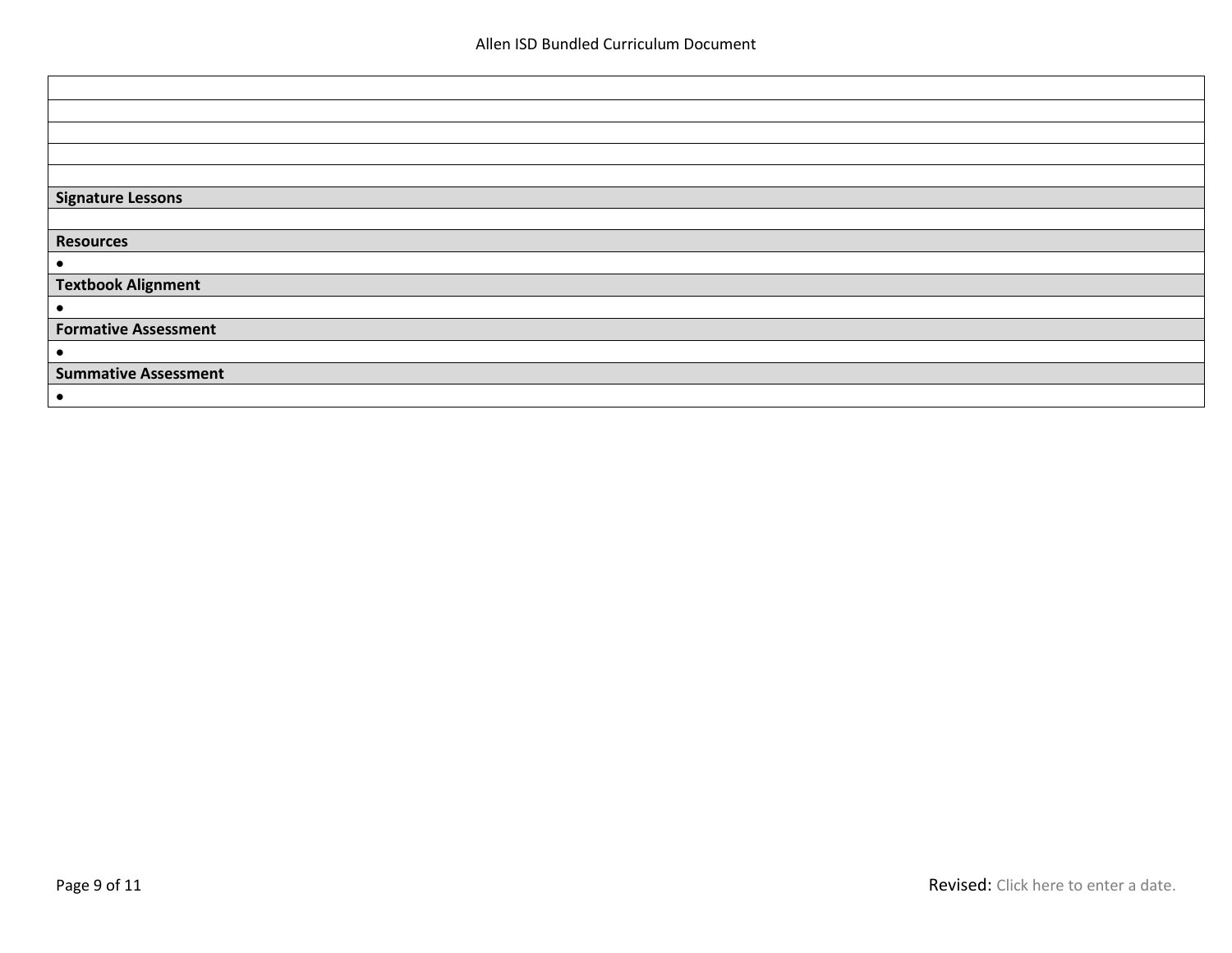## Grade level –  $8^{th}$  Grade **th Grade Time Allotted: Days Content Area – Theater 2 (Advanced) Unit Name: History of Theater**

| <b>Strand</b>         | <b>TEKS Statement</b>          | <b>TEKS</b> | <b>Student Expectation/District Clarification</b>                                                                                                                                                                                         |
|-----------------------|--------------------------------|-------------|-------------------------------------------------------------------------------------------------------------------------------------------------------------------------------------------------------------------------------------------|
| <b>Historical and</b> | The student relates theatre to | 8.4A        | The student is expected to demonstrate theatre as a reflection of life in particular times,                                                                                                                                               |
| cultural              | history, society, and culture. |             | places, and cultures through performance                                                                                                                                                                                                  |
| relevance             |                                |             | Teacher will present information about conventions used in Greek theatre, such                                                                                                                                                            |
|                       |                                |             | as the use of masks and the chorus and the structure of an outdoor<br>amphitheater.                                                                                                                                                       |
|                       |                                |             | Students will design and create a mask expressing one emotion.<br>$\bullet$                                                                                                                                                               |
|                       |                                |             | Using these masks, students will write, rehearse and perform scenes using<br>themes from Greek theatre, incorporating the use of a Greek chorus.                                                                                          |
|                       |                                | 8.4B        | The student is expected to explore theatre heritage such as historical and cultural influences as<br>it is preserved in dramatic text, traditions, and conventions;                                                                       |
|                       |                                |             | Teacher will continue the discussion of theater history and the use of masks with<br>the introduction of commedia del' arte. A presentation on the use of stock<br>characters and lazzi (or improvisational scenerios) will be discussed. |
|                       |                                |             | Students will work in groups to present one of the stock characters and show the<br>costumes, mask, personality type and how that character is still used in<br>entertainment today.                                                      |
|                       |                                |             | Using the stock character types, one person from each of the previous groups will<br>combine with actors from other groups, to perform improvisations from lazzi                                                                          |
|                       |                                |             | scenarios given to them, each taking their stock character from the previous                                                                                                                                                              |
|                       |                                |             | assignment.                                                                                                                                                                                                                               |
|                       |                                | 8.4C        | The student is expected to explore the roles of theatre, film, television, and electronic media<br>such as key developments, figures, and works on American society.                                                                      |
|                       |                                |             | Using YouTube video clips, the history and development of film and television                                                                                                                                                             |
|                       |                                |             | through the use of comedy through the 20 <sup>th</sup> century will be explored. Examples                                                                                                                                                 |
|                       |                                |             | can include: Charlie Chaplin and silent films, radio comedies that moved to the                                                                                                                                                           |
|                       |                                |             | first television comedies, I Love Lucy and Dick Van Dyke, appropriate scenes from                                                                                                                                                         |
|                       |                                |             | Saturday Night Live and romantic comedy like Pretty in Pink or the Princess Bride.                                                                                                                                                        |
|                       |                                |             | In groups of 3 to 4, students will choose one of these areas to research and                                                                                                                                                              |
|                       |                                |             | present to the class using Power Point, Prezi or Google: silent films, radio comedy,                                                                                                                                                      |